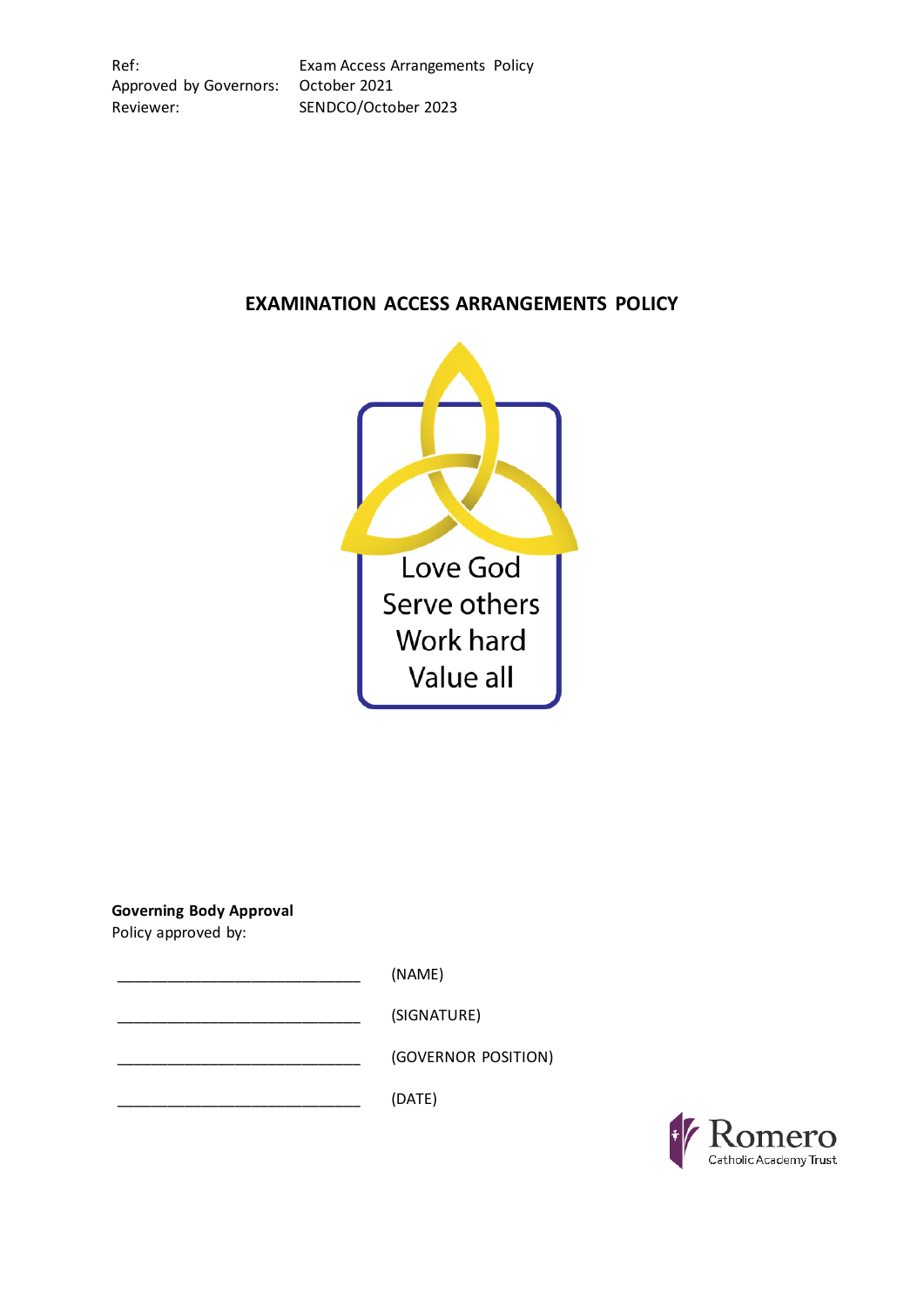| Ref:                                | Exam Access Arrangements Policy |  |
|-------------------------------------|---------------------------------|--|
| Approved by Governors: October 2021 |                                 |  |
| Reviewer:                           | SENDCO/October 2023             |  |

# **Rationale**

The Examination Access Arrangements Policy explains the actions taken to ensure inclusion throughout Blessed Trinity Roman Catholic College for all students with additional learning needs (ALN), including those with formally diagnosed Special Educational Needs Disabilities (SEND). The policy forms an integral part of our teaching and learning philosophy, and is in line with our mission statement where we aim to support pupils in feeling confident about their own abilities and use a wide range of resources and strategies to encourage, motivate, reward and praise. This ensures all pupils can reach their full potential.

# **Definition of Special Educational Needs (SEND)**

A child or young person has SEND if they have a learning difficulty or disability which calls for special educational provision to be made for them. A child of compulsory school age or a young person has a learning difficulty or disability if they:

- (a) Have a significantly greater difficulty in learning than the majority of others of the same age; or
- (b) Have a disability which prevents or hinders them from making use of educational facilities of a kind generally provided for others of the same age in mainstream schools or mainstream post‐16 institutions.

A child under compulsory school age has special educational needs if they fall within the definition at (a) or (b) above, or would so do if special educational provision was not made for them (Clause 20 Children and Families Bill). The Learning Support Department at Blessed Trinity consists of a team of skilled people dedicated to ensuring all pupils, especially those experiencing difficulties, are able to access the curriculum and are encouraged, and enabled, to progress throughout their time at Blessed Trinity.

#### **Definitions:**

#### **Access Arrangements**

Access Arrangements are pre-examination adjustments for candidates based on evidence of need and normal way of working, which are agreed before an assessment. They allow candidates with specific needs, such as special educational needs, disabilities or temporary injuries to access the assessment and show what they know and can do without changing the demands of the assessment. The intention behind an access arrangement is to meet the particular needs of an individual candidate without affecting the integrity of the assessment.

Access arrangements are the principal way in which awarding bodies comply with the duty under the Equality Act 2010\* to make 'reasonable adjustments'.

#### **Reasonable Adjustments**

The Equality Act 2010 (1.25) requires an awarding body to make reasonable adjustments where a candidate, who is disabled within the meaning of the Equality Act 2010, would be at a substantial disadvantage in comparison to someone who is not disabled. The awarding body is required to take reasonable steps to overcome that disadvantage. An example would be a Braille paper which would be a reasonable adjustment for a vision impaired candidate who could read Braille (4.3)

A reasonable adjustment may be unique to that individual and may not be included in the list of available access arrangements. Whether an adjustment will be considered reasonable will depend on a number of factors which will include, but are not limited to:

- The needs of the disabled candidate
- The effectiveness of the adjustment
- The cost of the adjustment
- The likely impact of the adjustment upon the candidate and other candidates

An adjustment will not be approved if it:

- Involves unreasonable costs to the awarding body
- Involves unreasonable timeframes
- Affects the security and integrity of the assessment. This is because the adjustment is 'not reasonable'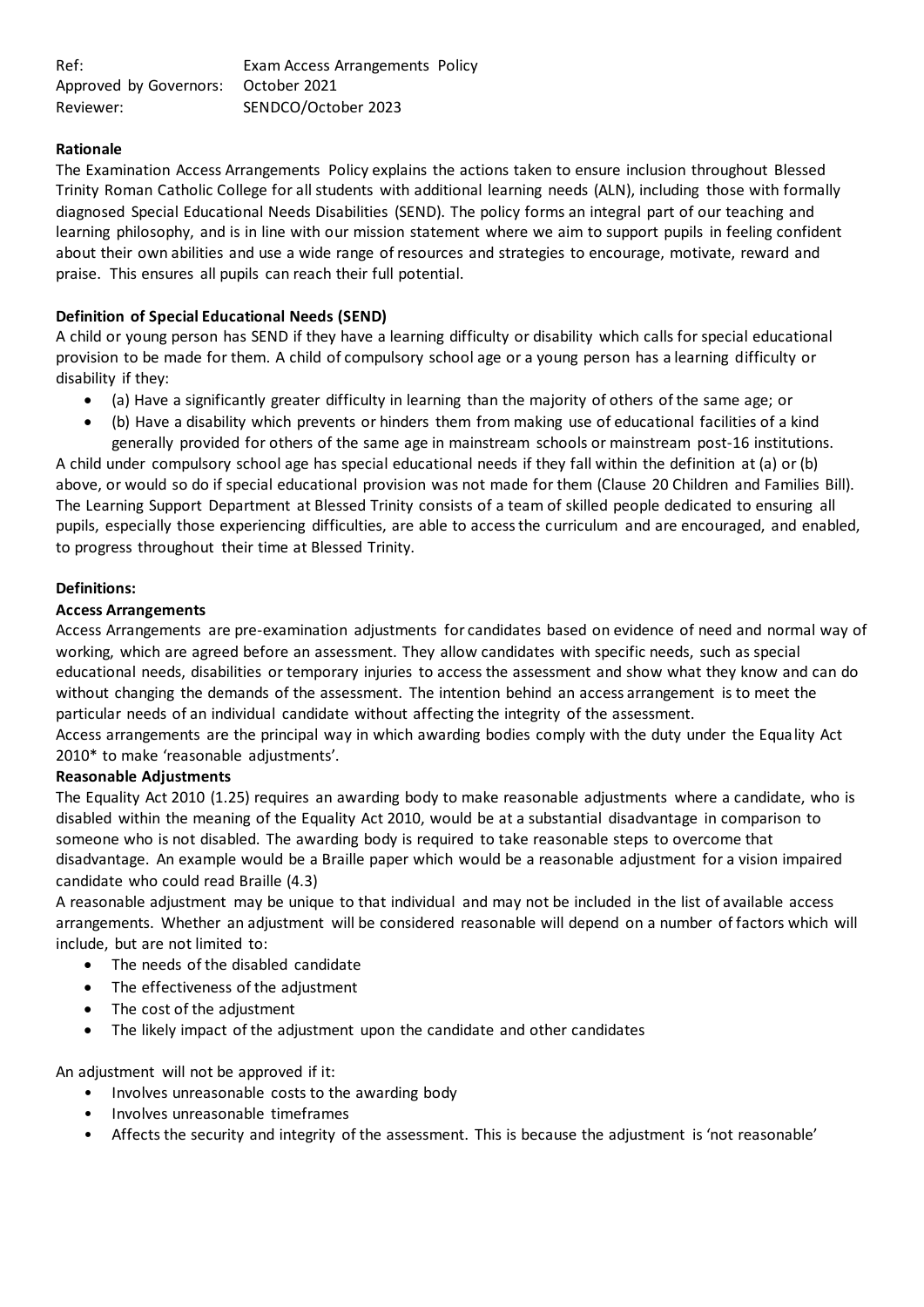| Ref:                                | Exam Access Arrangements Policy |  |
|-------------------------------------|---------------------------------|--|
| Approved by Governors: October 2021 |                                 |  |
| Reviewer:                           | SENDCO/October 2023             |  |

# **Evidence of Need**

The evidence of need will vary depending on the disability and the access arrangement(s) being applied for, but for all cases, the SENDCo or an assigned member of staff, must produce a short concise file note on centre headed paper, signed and dated. This notes will confirm the nature of the candidate's impairment and that the use of access, which has been agreed, is that pupil's normal and current way of working within the centre. For candidates with learning difficulties assessment evidence and Form 8 may no longer be required. However, the SENDCo must be satisfied that:

'The candidate has an impairment which has a substantial and long term adverse effect, giving rise to persistent and significant reading difficulties (this could be in the form of an external assessment, medical advice or a report from a professional body); that the candidate is disabled within the meaning of the Equality Act, and there is a genuine need for the arrangement'.

# **Responsibility**

Access arrangements are the responsibility of the assigned SEND specialist who has awareness of the purpose of the annually updated JCQ publications, directed by the SENDCo and overseen by the Head teacher. Access arrangements for exams need to be conducted by a member of staff who processes the relevant qualifications in accordance with JCQ guidance **or** indeed a qualified person may sought for advice. These are:

- a specialist assessor with a current SpLD Assessment Practising Certificate, as awarded by Patoss, Dyslexia Action or BDA and listed on the SASC website
- An appropriately qualified psychologist registered with the Health & Care Professions Council.

# **Access Arrangements for examinations**

JCQ requirements can change annually however the following are some of the standard practice of access arrangements:

- Extra time
- Rest breaks
- Readers
- Reading aloud
- **Scribes**
- Prompts
- Use of word processors
- Smaller room (see SEMH)
- Coloured examination papers & use of coloured overlays

# **Identifying the need for access arrangements within Blessed Trinity Roman Catholic College**

Students who may qualify for formal Access Arrangements during KS4 are preferably identified early in KS3 (Y7). At this stage needs are screened and identified, rather than formally assessed. Adjustments to Quality first teaching within lessons are then made according to their individual needs. This will better enable a student to access their learning and make progress. All teaching and support staff are involved in the monitoring of the adjustments.

Further and more formal assessments may take place during Year 9 as Access arrangement expire 26 months after formal testing takes place. The initial screening and ongoing monitoring will determine the level of specific assessment required. These assessments are delivered in accordance with the JCQ guidance.

Where formal Access Arrangements are determined and agreed upon, these become part of 'normal practice'. This means that appropriate Access Arrangements should be taken into consideration in every day teaching and formally applied in any internal or external assessments. If a student chooses continually not to use the agreed access arrangements either because their needs change or they do not feel it aids their learning or achievement, then access arrangements can be removed.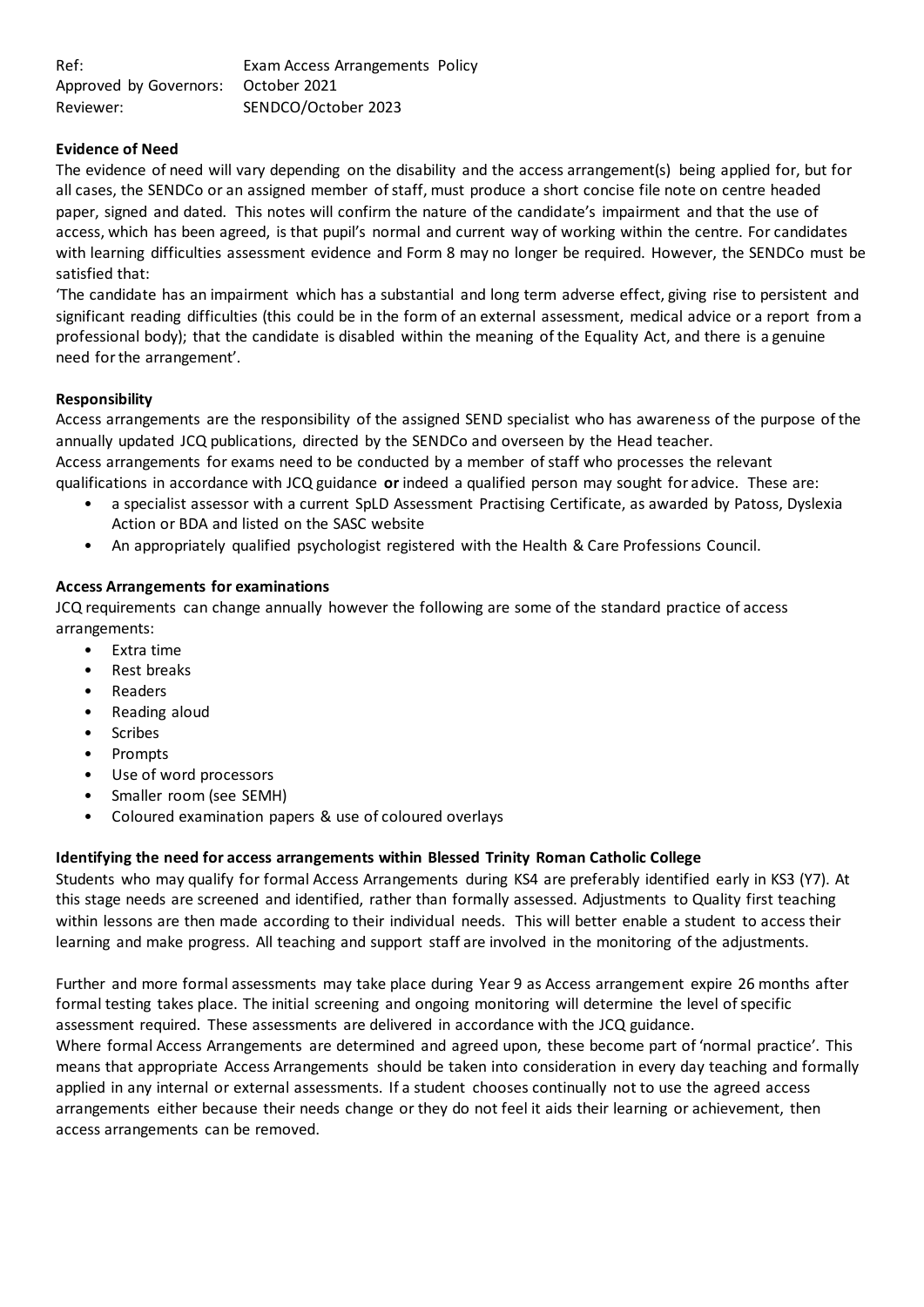### **PROCEDURE**

### **How would students be identified for Exam Access Arrangement?**

- They would have had EAA at KS2 for their SAT's
- Primary school has raised a concern on transition documentation and subsequent testing / screening has occurred which highlights a need
- Parental Referral
- Subject Teacher Referral
- Medical or professional report

#### **KS2 SAT EAA**

Students who have EAA at KS2 will be re-screened for EAA in the early stages of KS3. Although they may have received EAA at KS2, it doesn't necessarily mean that they automatically receive it at KS3 or KS4 because their needs may have changed. For example, a student who had a Reader for KS2 may not qualify for a Reader at KS4 because their reading has improved to the extent it does not meet the exam board criteria.

#### **Parent Referral**

Parents can contact the school to ask for advice about testing if they have concerns with the progress and learning of their child. Once contact has been made with the parent, the SEND team will investigate their concerns by sending a "round robin" to the child's teachers to gain information. Following this, a decision will be made as to whether it is appropriate to test a student.

#### **Teacher Referral**

As with Parent Referrals, teachers can refer a student to the SEND team when they have concerns about the learning and progress and information. Following this a decision will be made as to whether to test a student for EAA. Where a teacher thinks that a student requires extra time, they are asked to get the student to change the colour of the pen (and stamp it or initial it) to indicate they have continued after the allotted time is up. Annually, teacher complete a feedback form to confirm that the pupil has regularly used the exam access and that is it their 'normal way of working'. This is then used as proof to JCQ and the exam boards to prove a history of need. Teachers are asked to refer students to the SEND team initially if they feel that a child may have a specific learning difficulty rather than contacting parents about their concerns. The SEND team will then speak to and screen the pupil for any underlying SEND concerns. SEND will then contact the parents to inform them of the findings.

### **KS3 screening**

Pupils who are flagged either during transition or during Y7 as having difficulties accessing their learning will be screened. All teaching and TA support staff are involved in this early identification process. Should a screening identify that a pupil has a specific learning difficulty, a letter will be issued home to parents.

Throughout KS3 all staff are responsible for implementing a pupil's recommended adjustments and assessment access arrangements. All staff will be involved in the monitoring of these adjustments.

Needs of students not identified in Y7 may become apparent at any point during KS3. All staff are responsible for reporting any concerns to the SEND team who can then arrange for screening to be carried out.

#### **How do we decide upon the correct reasonable adjustments we need to apply to a pupil?**

BTRCC receives reports from numerous outside agencies which will include the adjustments that need to be made in order for the pupil to equally access their learning.

- Outside Agencies include:
	- **ELCAS**
	- Occupational Therapy
	- · Dyslexia Assessors
	- · Educational Psychologists
	- Speech & Language Therapists
	- Community & Neurodevelopmental Paediatrics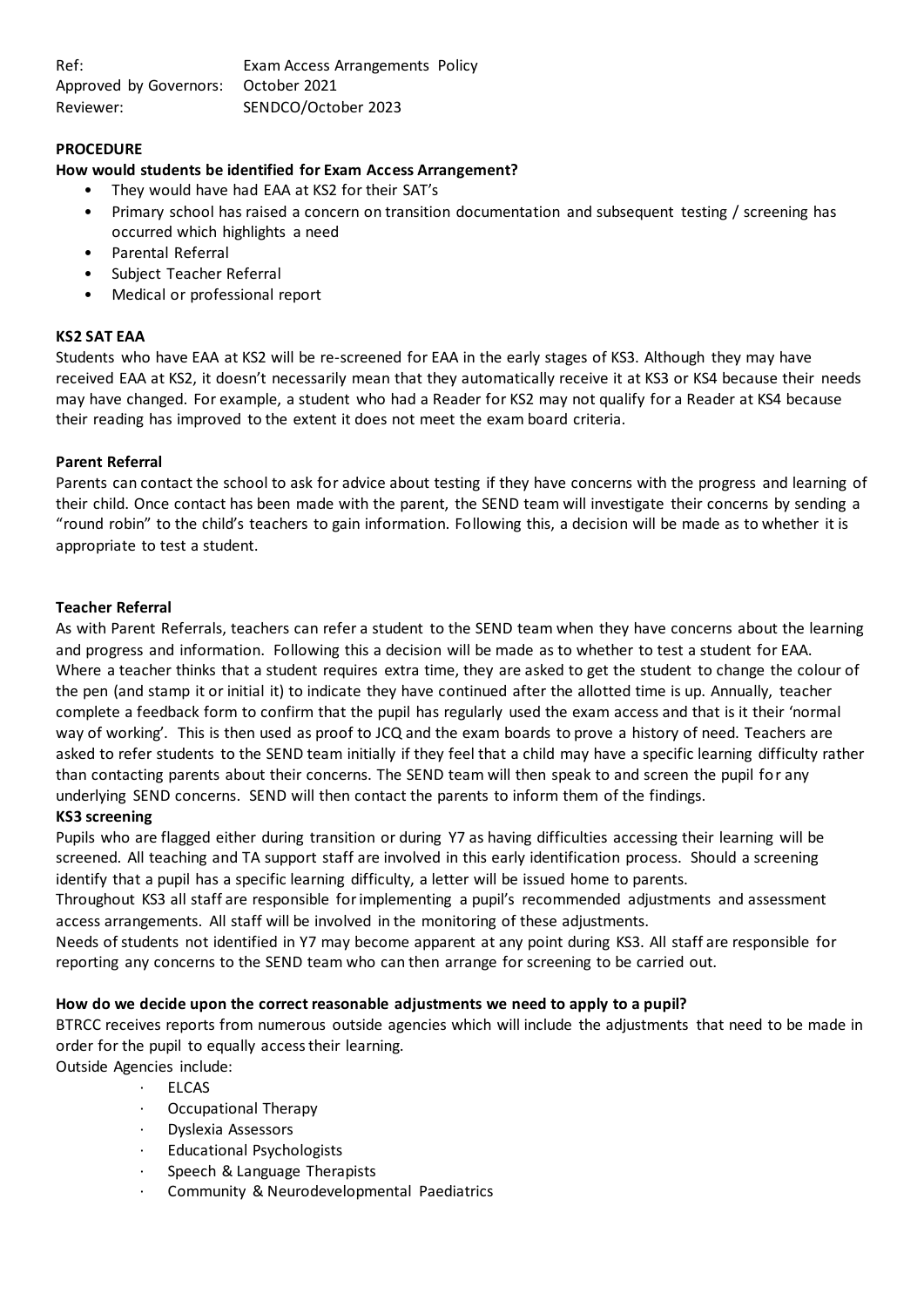- · Audiology Consultants
- · Orthotics Consultants

These accommodations will be applied as soon as the report is received and all teachers will be informed.

The external agencies report and recommendations form only one part of the new regulations, which provides the 'Evidence of need' required for these reasonable adjustments to be applied in a pupil's final GCSE's.

The second part of the regulations state that: 'Teacher (and SEND) records must prove that these adjustments are regularly used (both in class and in assessments), and therefore creating a pupil's 'normal way of working'.

# **How do we 'prove' that exam access is regularly used, and is the pupil's normal way of working?**

The arrangements put in place must reflect the support given to the pupil in school, for example:

- in the classroom
- intervention sessions
- extra literacy or mathematic lessons;
- literacy intervention strategies implemented in class
- internal school tests/examinations where access has been used
- mock examinations showing use of exam access

The JCQ regulations state that a pupil must have had appropriate opportunities to practise using the access arrangement before his/her first classroom assessment or examination.

If (as a school) we cannot prove that a pupil has made use of the arrangement granted to them, e.g. 25% extra time or accessing a reader, then it is not considered their normal way of working. The JCQ assessor may consider withdrawing the arrangement, which would place the pupil at a substantial disadvantage.

Under Equality Act there may be justification for actions that may otherwise amount to indirect discrimination by the school: "the school would be failing to apply a provision, criterion or practice that puts a disabled pupil at a disadvantage compared with someone else who is not disabled".

Therefore, it is essential that teachers, form tutors, Heads of Year & teaching assistants keep meticulous records to show 'evidence of need' and documentation, from throughout their time at secondary school, which proves their differentiation and access is their "normal way of working".

#### **Use of Exam Access in the classroom**

There are arrangements for which a formal application to JCQ is not necessary and the school can agree upon these arrangements, such as:

- Supervised rest breaks
- Word processor (with spell checker disabled to enable SPAG marking in exams. See Word Processor Policy)
- Prompter
- Smaller room
- Own invigilation

However, as in all exam access arrangements, evidence of need and proof that it is a pupil's normal way of working still applies. This could be a recommendation from a mental Health Support worker, an ELCAS letter or a diagnosis from an Occupational Therapist. It is not simply providing a smaller room to a pupil, due to normal exam pressures and stress, as this will not prove a normal way of working.

# **What are the procedures for processing an Exam Access application?**

Once the tests have been conducted and there is a recommendation from the tester for EAA, the Specialist Teaching Assistant then applies to the exam boards. The feedback is instantaneous and at this point the EAA is now formalised for GCSE.

The application will require evidence of need as well as proving that the access is the pupil's normal way of working. BTRCC needs to hold evidence in its files that can be inspected at short notice. This can include:

- Recommendations by specialist teachers
- Educational psychologist reports
- Letters from outside agencies such as CAMHS (Children and Adolescent Mental Health Services), hospitals or doctors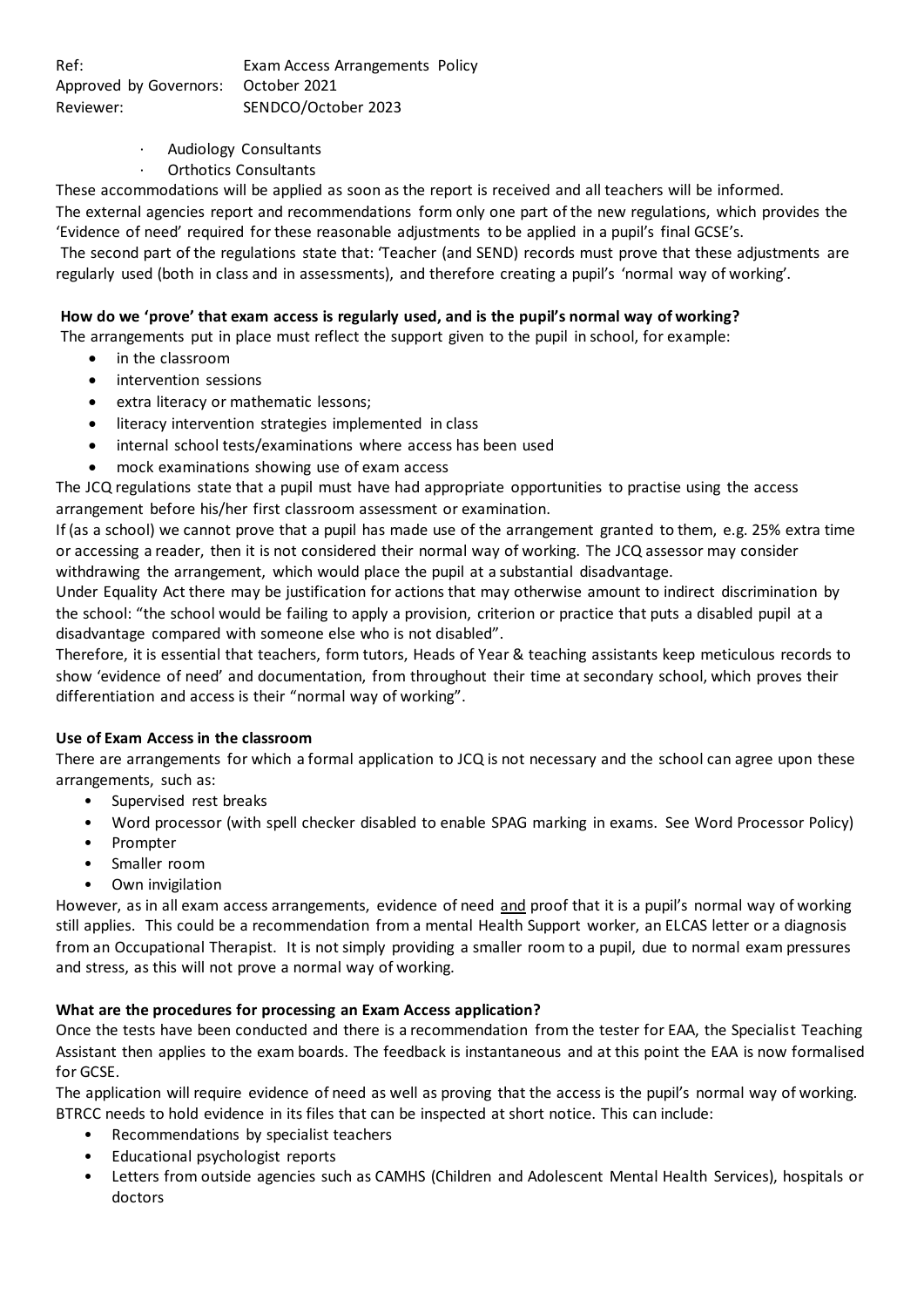- Information from SALT (Speech and Language Team)
- Statement of Educational Need or Education, Health & Care Plans (EHCP)
- Examples of work provided by classroom teachers that shows evidence of need
- Short reports from our SENDCO that details the pupil's difficulties and accommodations regularly used in school

Supporting documentation & permission from the exam boards for the arrangement/s:

- A signed copy of the Form 8 (if required) report by the designated tester
- An exam Access checklist
- A data protection form signed by the student
- A student declaration form signed & dated
- A record of all occasions when a student has been supported by EAA both in assessments, lessons and intervention sessions
- Supporting documentation from classroom teachers showing evidence of need, and normal use.
- For Extra Time history of evidence of need in the form of copies of work where a student has regularly used more than the allotted time.

# **Use of Word Processors in Examinations**

# **Introduction**

The use of a word processor in exams and assessments is an available access arrangement at Blessed Trinity Roman Catholic College.

# **The use of a word processor**

Centres are allowed to provide a word processor with the spelling and grammar check facility/predictive text disabled (switched off) to a candidate where it is their normal way of working within the centre (AA 5.8.1) Needs may include

- $\triangleright$  a learning difficulty which has a substantial and long term adverse effect on his/her ability to write legibly
- $\triangleright$  a medical condition
- $\triangleright$  a physical disability
- $\triangleright$  a sensory impairment;
- $\triangleright$  planning and organisational problems when writing by hand
- $\triangleright$  poor handwriting (see AA 5.8.4 for exemptions)

# BTRCC will:

- only permit the use of a word processor where the integrity of the assessment can be maintained (AA 4.2.1)
- deny the use of a word processor where it will compromise the assessment objectives of the specification in question (AA 4.2.2)
- consider on a subject-by-subject basis if the candidate will need to use a word processor in each specification (AA 4.2.3)
- consider the needs of the candidate at the start of the candidate's course leading to a qualification based on evidence gathered that firmly establishes the candidates' needs and 'normal way of working' in the classroom, internal tests/exams, mock exams etc. and confirm arrangements in place before the candidate takes an exam or assessment (AA 4.2.4)
- allow appropriate opportunities for pupils to practise using the access arrangement(s) before his/her first examination. This is particularly so where a computer reader, modified enlarged papers, a scribe, speech recognition technology or a word processor will be used in examinations (AA 4.2.7)
- provide access to word processors to pupils in non-examination assessment components as standard practice unless prohibited by the specification (AA 5.8.2)

The centre will not

• simply grant the use of a word processor to a pupil because he/she prefers to type rather than write or can work faster on a keyboard, or because he/she uses a laptop at home (AA 5.8.4).